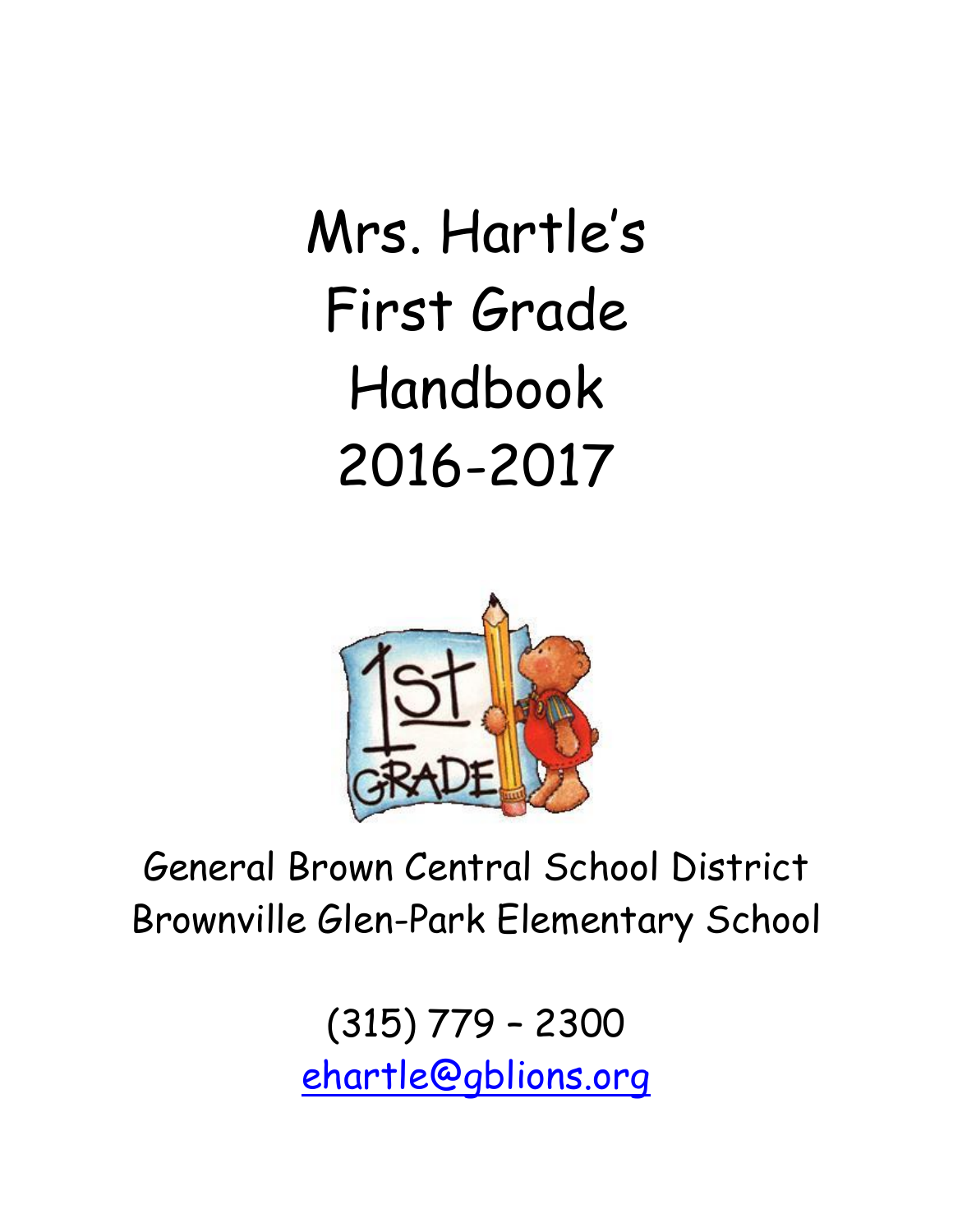Dear Parents / Guardians:

Welcome to First Grade! I prepared this book in hopes that it will provide you with useful information in regards to our classroom throughout the year. You might want to place it in a safe spot so that you can refer to it when necessary. I encourage you to look over the handbook and if you have any questions, please do not hesitate to contact me! I look forward to working with you to ensure that your child has a successful year in first grade!

Mrs. Hartle



Attendance: If your child is absent, the office requires a written excuse when your child returns to school.

**Bus Passes:** If your child will not be riding his/her bus on any day, you **must** send in a written note stating where your child will be going after school, and if they are being picked up and by whom. Without a written note, we are required to put your child on his/her bus.

**Notes to the Teacher:** If you send a note in with your child, please remind them that in the morning they have to remove it from their home folder and put it in the NOTE BASKET. I will not be able to check backpacks and folders every morning for notes.

**Lunch Money:** If you send lunch money to school with your child, PLEASE put it in an envelope/baggie labeled with their first and last name, my name (Mrs. Hartle), the amount of money in the envelope and what days that week the child will be buying lunch. School lunch is \$2.50.

**Snack: Snack is NOT provided in first grade**, however your child may bring in a snack for our designated snack time. Your child may also bring in a water bottle to keep at their desk. Please send in a water bottle that has a "pull top" (not a twist off cap) to help minimize spills. Water bottles will be sent home every Friday to be cleaned. **Please do NOT send in soda or juice- water only please**!

**Book Orders:** I typically send home book orders once a month. If you would like to order books: please send in the completed order form and a check made payable to Scholastic Book Club for the exact amount due (NO CASH PLEASE!).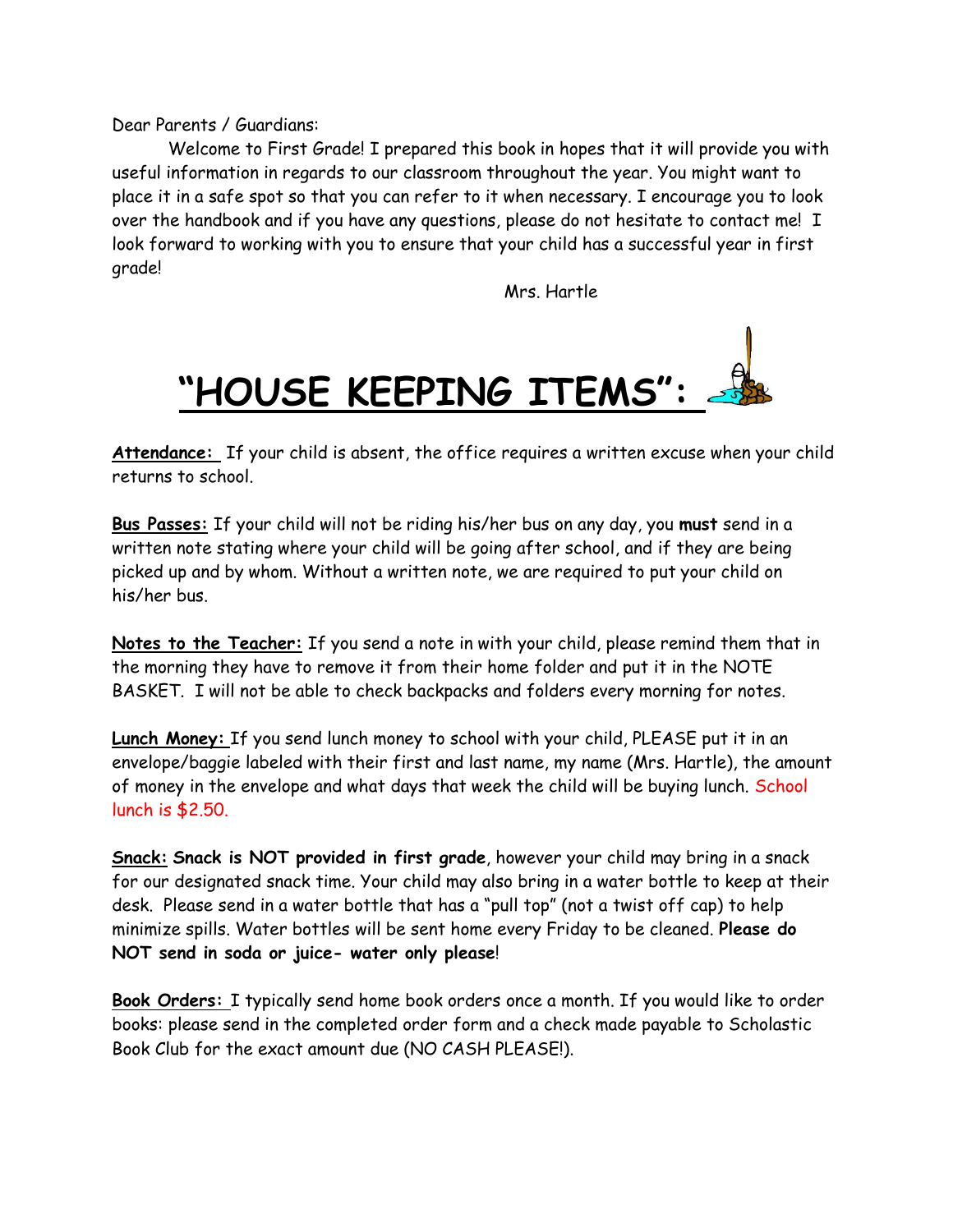**Newsletters:** A classroom newsletter will come home every Friday. It will provide you with valuable information about what is happening in our classroom each week.

**Birthdays:** We love birthdays! Please feel free to send in a snack for the entire class on your child"s birthday. If your child"s birthday happens to fall on the weekend or over a vacation you can send in something either the Friday before or the Monday after. We currently have 24 students, but please check with me for the number of students we have in the class prior to sending a birthday snack in.

**Birthday Invitations:** Please do not send birthday invitations to school unless your child will be inviting the ENTIRE class. Young children do not yet understand that not everyone can always be invited, and I don"t want to have hurt feelings over not getting an invitation. I will be sending home a birthday address list so that invitations can be mailed out rather than sent to school. If you would like your child"s name on the birthday address list, please fill out the information at the end of the packet and return it to school.

**Movies:** On occasion we will watch a movie in our classroom or with the other first grade classes to celebrate the end of one of our domains or units. These movies are always rated "G" or "PG". For example we will watch "Cinderella" at the end of our Fairy Tales Domain or "Peabody and Sherman" to celebrate our Ancient Civilizations Domain.



There will be math "homework" coming home with your child daily. This homework will **not** be reflected in their math grade. The homework is basically a review tool for you to go over with your child to ensure that they understand the mathematical concepts being presented in the classroom. **This does NOT have to come back to school**.

There will also be worksheets coming home from our reading series. These may have stories that your child needs to read to you, or they may be skills based. Again, **this is not something that I will be collecting and grading**. Additionally, the rainbow & tricky words should be reviewed every night (please do not focus on how to spell these words, but rather how to read them…the spelling will come once they learn to read the word). Spelling words will start in Unit 3 of our ELA program. I will always put the words in the Friday newsletter as well as send a copy home as they are introduced in the lessons.

Every night your child should be reading for at least 10 minutes. This can be independent reading (monitored of course), reading aloud to a sibling / adult or reading aloud together with a sibling / adult. All of these activities will promote fluency in reading and you will find that the old saying "practice makes perfect" really does hold true. On occasion I would also suggest that YOU read to your child as well. In addition to being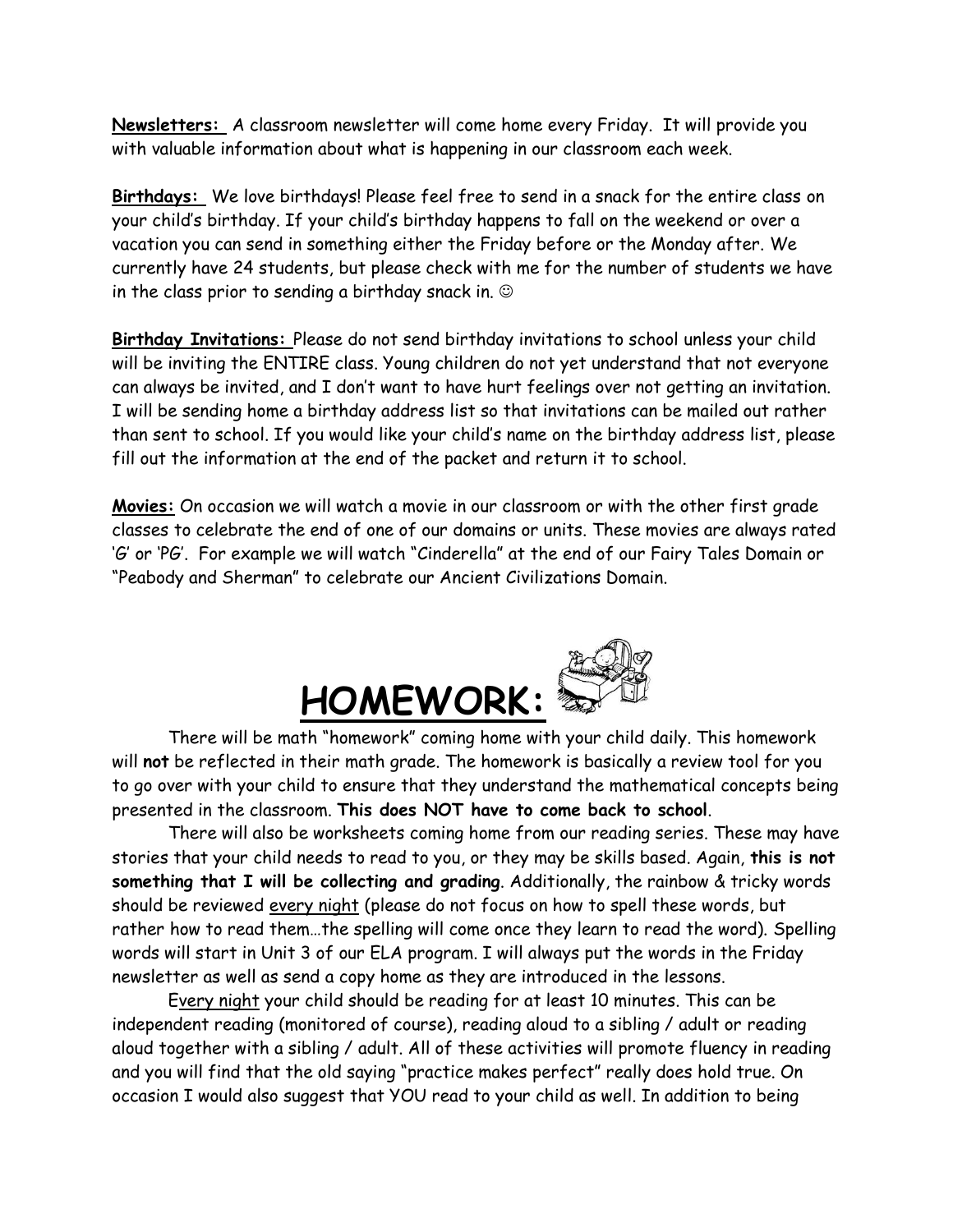good bonding time, you will be modeling good reading skills for your child. Make sure that you stop every so often to discuss what is happening in the story and ask pointed questions (ex: Tell me what happened when…? What happened after...? What was your favorite part and why? Was there a problem? How was it fixed?). This will help your child to develop comprehension skills.



**Reading and Writing in the Classroom:** The reading program we currently have implemented in the primary classrooms is, Core Knowledge. This program primarily focuses on phonics and listening and learning (comprehension) at the first grade level. There will be 7 phonics units, and 11 listening and learning domains that we will complete over the course of the year. The program also promotes growth in oral language, phonemic awareness, phonics, vocabulary, comprehension, independent writing, handwriting and spelling. The goal of this program is to have each child reading and writing independently and successfully. Every day, students will have the opportunity to read either independently, with a partner, or with the teacher. Students will also have the opportunity to complete learning centers that supplement classroom instruction in E.L.A.

**Math:** Our school utilizes "My Math," which is a K-8 program. The first grade section really focuses on a child"s understanding of numbers. Some of the topics that we will cover will be addition and subtraction, learning place values, telling time, fractions, identifying money, word problems and much much more! We will use a lot of math manipulatives this year to provide your child with a hands on understanding of math concepts. Your child will also have paper and pencil activities to do during their learning centers to help them with the math skills they are learning.

**Other Content Areas (social studies, science, and health):** Most of the units I will be teaching revolve around themes, meaning that the unit ideas will be incorporated throughout the entire day, week, or month. Your child will be participating in other content area activities regularly throughout these thematic units.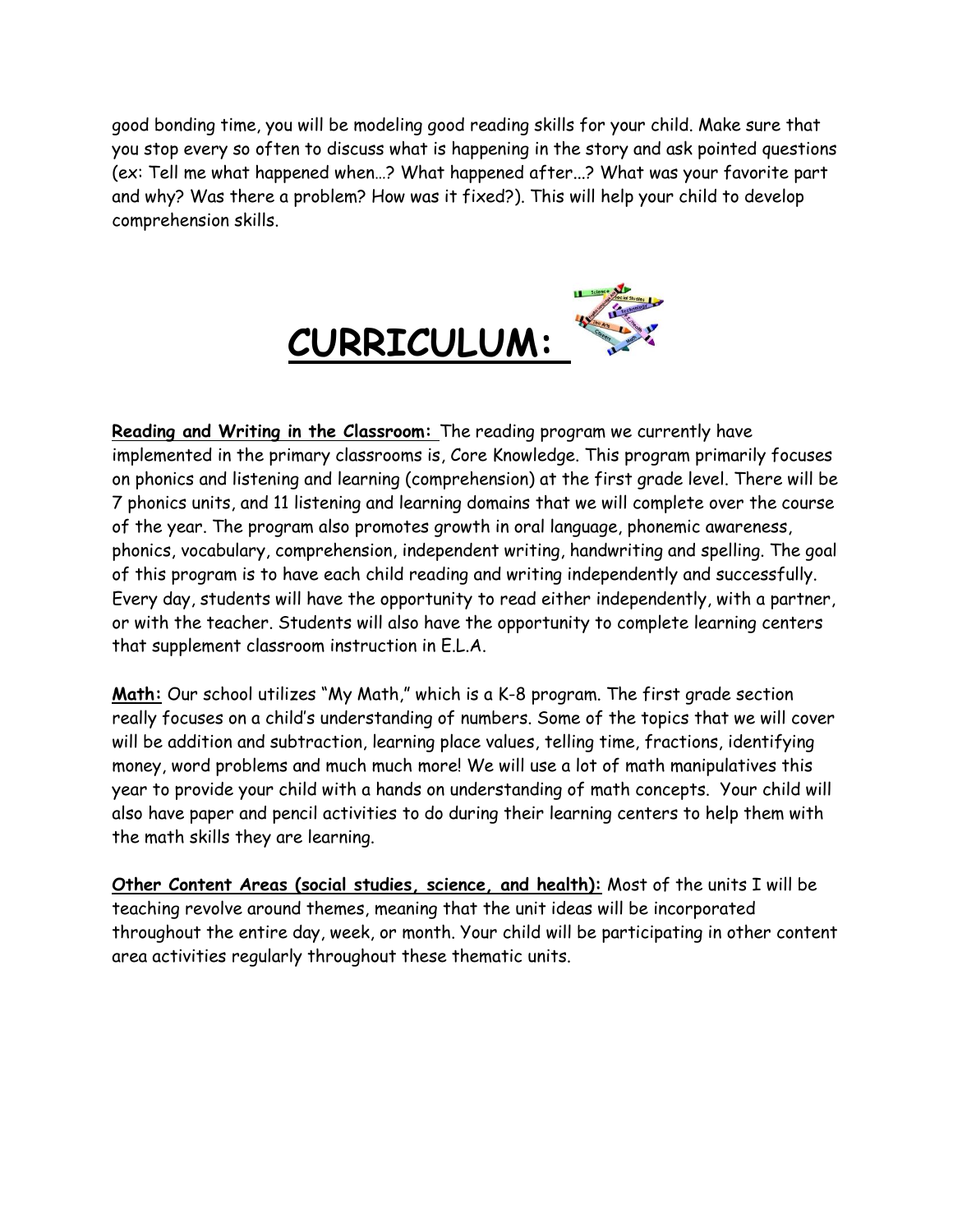

I would like to encourage you to contact me should you have any questions or concerns regarding your child. I can be contacted before or after school, or you can leave me a message during school hours. My phone number is 779-2300. If you can"t reach me via phone, please e-mail me [\(ehartle@gblions.org\)](mailto:ehartle@gblions.org). I try to check my e-mail frequently throughout the day, and I will make every effort to respond to you the same day.

We will have formal parent teacher conferences in November. However, if there is a need to have a conference any time throughout the year, please know that I will meet with you any time. I am here to help your child meet their academic potential and I feel that it is extremely important for you and I to have a good working relationship to achieve this. No one knows your child better than you do and I value your opinion immensely and I hope that you will value mine as well. I will have high expectations for your child as an individual this year. I will always expect your child to try his/her best in the classroom. In our class, students will be taught that everyone has different strengths and weaknesses and that as long as we always try our best, we are successful in everything we do.



Your child will receive his/her report card four times in First grade. The following dates are when report cards are given:

- 1<sup>st</sup> Quarter November 18, 2016
- 2<sup>nd</sup> Quarter- February 3, 2017
- 3 rd Quarter- April 28, 2017
- 4 th Quarter- June 23, 2017

It is very important that you review your child"s report card with him/her to recognize their strengths, discuss their weaknesses and to show support. The report card envelopes will always need to be signed and returned to the school. If I feel I need to update you on your child"s progress prior to the report cards, I will get in contact with you so that we could set up a time to meet.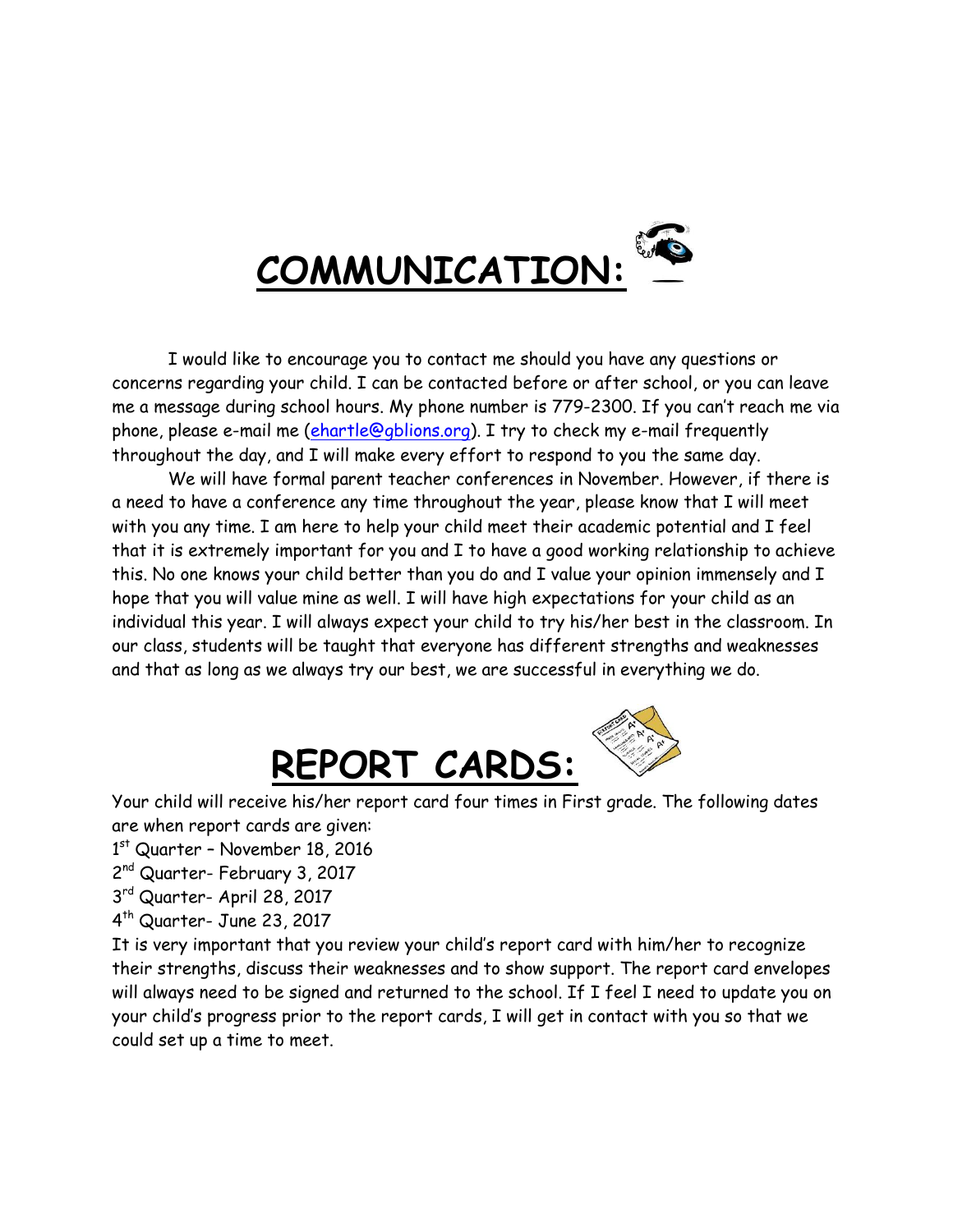## **Classroom Schedule:**

We follow a six day cycle for specials. The first day of school will start with Day 1. Here is the special schedule:

| Day       | Day 2          | Day 3 | Day<br>-4    | Day 5 | Day 6      |
|-----------|----------------|-------|--------------|-------|------------|
| <b>PE</b> | <b>LIBRARY</b> | PE    | <b>MUSIC</b> | PE    | <b>ART</b> |

**On days that your child has PE – PLEASE send them to school in sneakers. Thank you!!**

## **Classroom Rules:**

I find it very important that students have the opportunity to help create their own classroom rules (with guidance from the teacher). When students create the rules, they feel a sense of ownership and are much more likely to follow the rules that they created. As a class, we will come up with rules on the first day of school and keep them displayed in our classroom. I will list the rules that we come up with in our first newsletter!

Your child will periodically receive praise (typically verbal, but sometimes in the form of a special treat) when they follow the classroom rules. If your child is having trouble following a rule, they will be provided with time for "re-teaching" in that specific area (for example, if they are having trouble walking quietly in the hall, your child will practice this skill for a few minutes during their valued time – recess – every day until they show me that they have mastered this skill). Also, I very much believe in the "Praise in public, Discipline in private" idea. No one (child or adult) likes to be highlighted for doing something wrong, so I will make every effort to keep it a private matter between your child and myself.